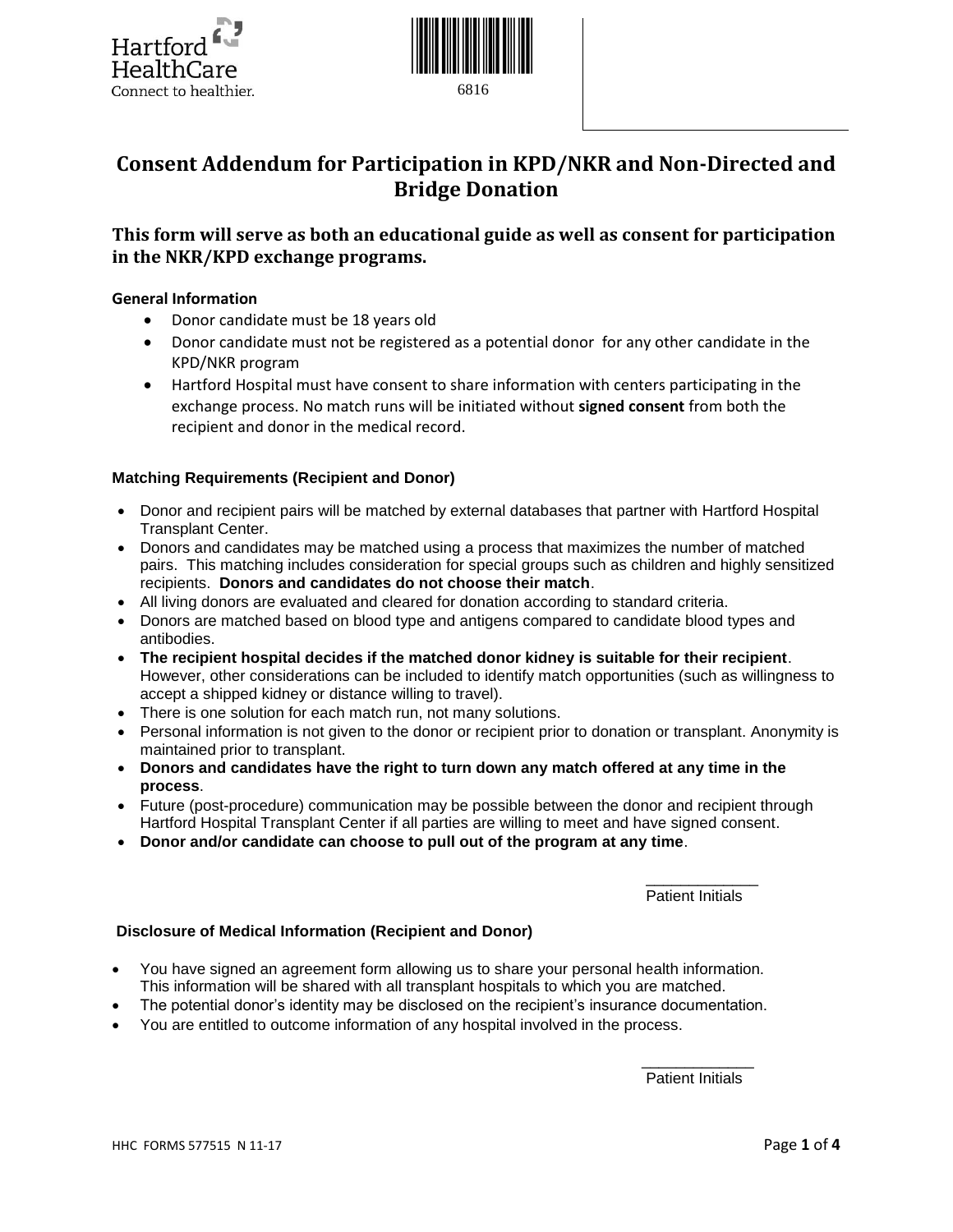



6816

## **Logistics of Pairs/Chains (Recipient and Donor)**

- Donor surgeries begin as close to simultaneous as logistically possible, ideally within 24 hours.
- Recipient surgeries begin after donor surgeries.
- In the event of a chain with bridge donation, the recipient surgery will occur first.

Patient Initials

#### **Failed Exchange (Recipient and Donor)**

 When a kidney is donated but the paired candidate does not receive a transplant, it is called a failed exchange.

 $\mathcal{L}_\text{max}$  and  $\mathcal{L}_\text{max}$  and  $\mathcal{L}_\text{max}$  and  $\mathcal{L}_\text{max}$  and  $\mathcal{L}_\text{max}$ 

- An unexpected event may occur that could prevent donation or recipient transplantation because of issues found before or during surgery.
- Examples could include:
	- $\circ$  Unexpected injury or issue with the donor kidney found during or after surgery.
	- $\circ$  Unexpected event during the donor surgery that makes it necessary to stop the donor procedure. If already begun, the other surgeries in the match will continue as planned.
	- $\circ$  Unexpected event at the recipient surgery making it necessary to stop the recipient surgery. In this case the kidney would be assigned to the deceased donor waitlist.
- There is no priority on the deceased donor waiting list for a candidate involved in a failed exchange.

 $\mathcal{L}_\mathcal{L}$  , which is a set of the set of the set of the set of the set of the set of the set of the set of the set of the set of the set of the set of the set of the set of the set of the set of the set of the set of

Patient Initials

#### **Commitment of Pairs to Exchange (Recipient and Donor)**

- Donors and potential recipients are not required to sign a formal contract promising that they will follow through with participation.
- Donors and potential recipients are strongly encouraged to ask questions and to discuss all aspects of the exchange with the transplant team and other health care providers.
- The donor receives no medical benefit from the operative procedure of donation. Donors may not receive reimbursement (including monetary or material gain) for agreeing to be a donor.

 $\mathcal{L}_\text{max}$  and  $\mathcal{L}_\text{max}$  and  $\mathcal{L}_\text{max}$  and  $\mathcal{L}_\text{max}$  and  $\mathcal{L}_\text{max}$  and  $\mathcal{L}_\text{max}$ 

Recipient/donor pairs should discuss the procedures with their caregivers and family.

Patient Initials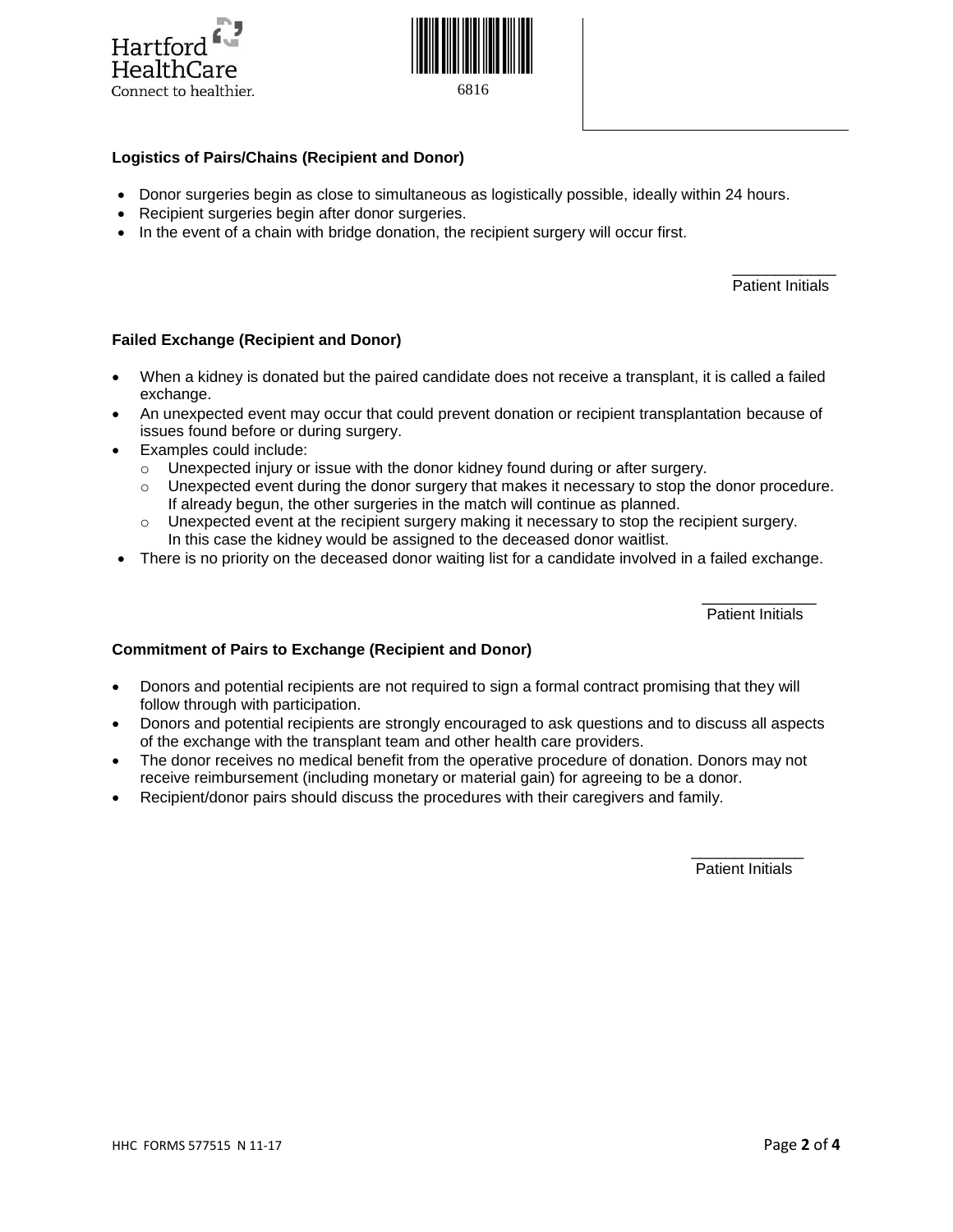



## **For Shipped Living Donor Organs (Recipient and Donor)**

- There is an increased risk for organ loss associated with transport if the donor's organ will not be transplanted at the recovery center,
- A signature is needed if the recipient agrees to receive a donor kidney that has been shipped from another hospital.
- A signature is needed if the donor agrees to have his/her kidney shipped to another hospital.
- A donor may choose to travel to the recipient hospital rather than agree to shipping of the kidney.

 $\mathcal{L}_\text{max}$  and  $\mathcal{L}_\text{max}$  and  $\mathcal{L}_\text{max}$  and  $\mathcal{L}_\text{max}$  and  $\mathcal{L}_\text{max}$ 

- Possible negative consequences of shipping a kidney include:
	- Delay in function of the organ due to extra time of transportation between hospitals.
	- o Damage or loss of organ during transportation between hospitals.

Patient Initials

## **Additional Information for Donors**

- Donors may have to wait to find a match in paired exchange and non-directed donation.
- Even when a match is found, donors may have to wait until final medical testing, appointments or logistics are completed.
- Donors may help more than one candidate receive a transplant. Donation may help in long chains of recipients.
- Many matches are stopped prior to donation and transplantation. Donors may need to supply blood samples many times to crossmatch against candidates in different matches.
- The matched candidate's insurance may not cover travel costs if the paired donor travels to the matched recipient transplant hospital. A paired donor may qualify for help through the *National Living Donor Assistance Center*.
- The donor's matched and paired recipients might not have the same results.

#### $\mathcal{L}_\text{max}$  and  $\mathcal{L}_\text{max}$  and  $\mathcal{L}_\text{max}$  and  $\mathcal{L}_\text{max}$  and  $\mathcal{L}_\text{max}$ Patient Initials

#### **Bridge Donors**

- You may have the opportunity to be a bridge donor in a chain.
- Bridge donors may have to wait a period of time depending on blood type:
	- o Blood type O donors usually match quickly
	- o AB blood type donors may take months or longer to match
	- o B blood type donors have intermediate waiting time
- If you become a bridge donor, we will contact you with every possible match to verify you can donate for that pending match.
- The chain will end at the decision of the transplant program.
- While waiting, bridge donors may need to supply blood samples many times. This is needed to crossmatch against candidates in possible matches.
- Bridge donors can decide to donate to the deceased donor waitlist at any time.
- We will record in your medical record how long you are willing to remain a bridge donor every 3 months.
- You may need to have another medical evaluation at a future time.

 $\mathcal{L}_\text{max}$  and  $\mathcal{L}_\text{max}$  and  $\mathcal{L}_\text{max}$  and  $\mathcal{L}_\text{max}$  and  $\mathcal{L}_\text{max}$ Patient Initials or N/A